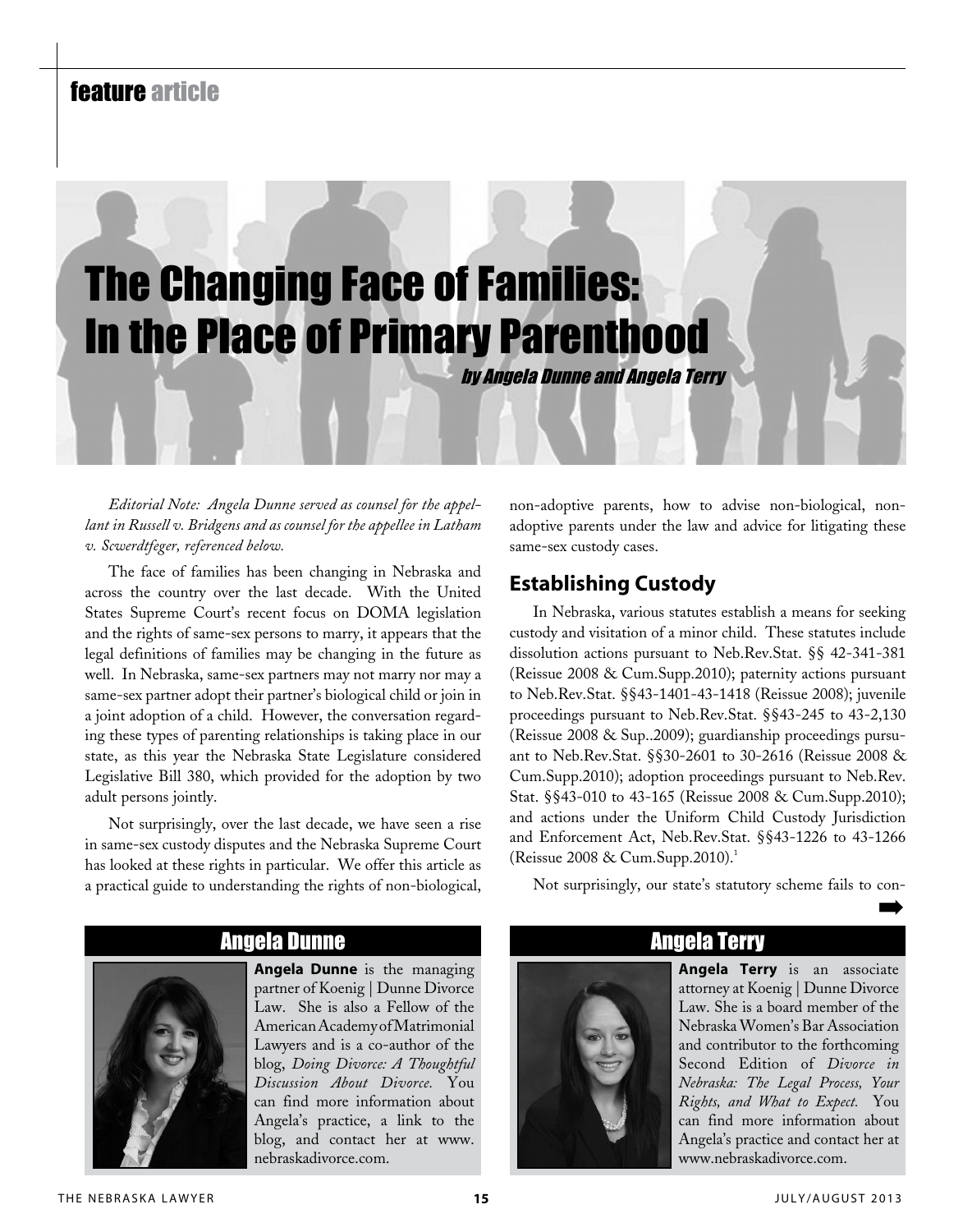#### **the changing face of families**

template all potential scenarios which may arise in the ever changing and evolving notion of familial relations.<sup>2</sup> Thus, various equitable doctrines have been created by courts to address the child's best interest when a non-biological, non-adoptive parent seeks custody and/or visitation with a minor child.<sup>3</sup> In 2011, the Nebraska Supreme Court specifically looked at the issue of a non-biological, non-adoptive person's standing to seek custody, without an underlying statutory authority. In *Latham v. Schwerdtfeger*, Schwerdtfeger gave birth to a child in 2001 via in vitro fertilization. Schwerdtfeger and the child lived with Latham, a non-biological, non-adoptive parent, until 2006, when the parties separated. Latham continued some level of visitation with the minor child from 2006 until 2009, after which Latham's' visitation was reduced.<sup>4</sup> In that case, the Nebraska Supreme Court concluded that Latham may bring an action for custody and visitation of the minor child under the common law doctrine of *in loco parentis*. An action to establish custody and support was filed in Nebraska in 2009.

### **The** *In Loco Parentis* **Doctrine**

In Nebraska, the common law doctrine of *in loco parentis* affords rights of custody and visitation to nonparents when the exercise of such rights is in the best interest of the minor child.

The Nebraska Supreme Court has defined the *in loco parentis* doctrine as, "A person standing *in loco parentis* to a child is one who has put himself or herself in the situation of a lawful parent by assuming the obligation incident to the parental relationship, without going through the formalities necessary to a legal adoption, and the rights, duties, and liabilities of such person are the same as those of the lawful parent."<sup>5</sup>

However, the *in loco parentis* basis for standing recognizes that the need to guard the family from intrusions by third parties and to protect the rights of the natural parent must be tempered by the paramount need to protect the child's best interest.<sup>6</sup> Thus, while it is presumed that a child's best interest is served by maintaining the family's privacy and autonomy, that presumption must give way where the child has established strong psychological bonds with a person, who although not a biological parent, has lived with the child, provided care, nurture, and affection, assuming in the child's eyes a stature like that of a parent.<sup>7</sup>

The purpose of the doctrine is to ensure that actions are brought only by people with substantial interests. Accordingly, the doctrine must be flexibly applied dependent on the particular facts of each case.<sup>8</sup> When a genuine relationship exists, Nebraska courts have granted standing to the *in loco parentis* parent because the primary consideration when determining the standing of a non-parent seeking custody or visitation with a minor child is the best interests of that child.

The analysis the Nebraska Supreme Court focuses on when

making an *in loco parentis* determination is whether the person seeking *in loco parentis* status assumed the obligations incident to a parental relationship.<sup>9</sup> To determine what obligations are incident to a parental relationship, the Nebraska Supreme Court has turned to the Nebraska Parenting Act for guidance and clarity.<sup>10</sup>

The Parenting Act articulates the rights, duties, and liabilities as a function of the parenting relationship. The Parenting Act defines parenting functions as:

> (17) Parenting functions means those aspects of the relationship in which a parent or person in the parenting role makes fundamental decisions and performs fundamental functions necessary for the care and development of a child. Parenting functions include, but are not limited to:(a) Maintaining a safe, stable, consistent, and nurturing relationship with the child; (b) Attending to the ongoing developmental needs of the child, including feeding, clothing, physical care and grooming, health and medical needs, emotional stability, supervision, and appropriate conflict resolution skills and engaging in other activities appropriate to the healthy development of the child within the social and economic circumstances of the family; (c) Attending to adequate education for the child, including remedial or other special education essential to the best interests of the child; (d) Assisting the child in maintaining a safe, positive, and appropriate relationship with each parent and other family members, including establishing and maintaining the authority and responsibilities of each party with respect to the child and honoring the parenting plan duties and responsibilities; (e) Minimizing the child's exposure to harmful parental conflict; (f) Assisting the child in developing skills to maintain safe, positive, and appropriate interpersonal relationships; and (g) Exercising appropriate support for social, academic, athletic, or other special interests and abilities of the child within the social and economic circumstances of the family.<sup>11</sup>

In Nebraska, the *in loco parentis* status has most commonly been applied to allow an ex-stepparent visitation with his or her ex-stepchild. In *Hickenbottom v. Hickenbottom*, the Nebraska Supreme Court applied the *in loco parentis* doctrine to determine the visitation rights of a stepparent to a child whom the stepparent had raised since the child was two years old.<sup>12</sup> The court held that rather than decide rights to a child by blood relations, it is often better for the child to be able to continue the relationship with a party when examined in the light of what is best for the child's continued growth and happiness.<sup>13</sup> The court specifically stated:

> Visitation is not solely for the benefit of the adult visitor but is aimed at fulfilling what many conceive to be a vital, or at least wholesome contribution to the child's emotional well-being by permitting partial continuation of an earlier established close relationship. Usually such an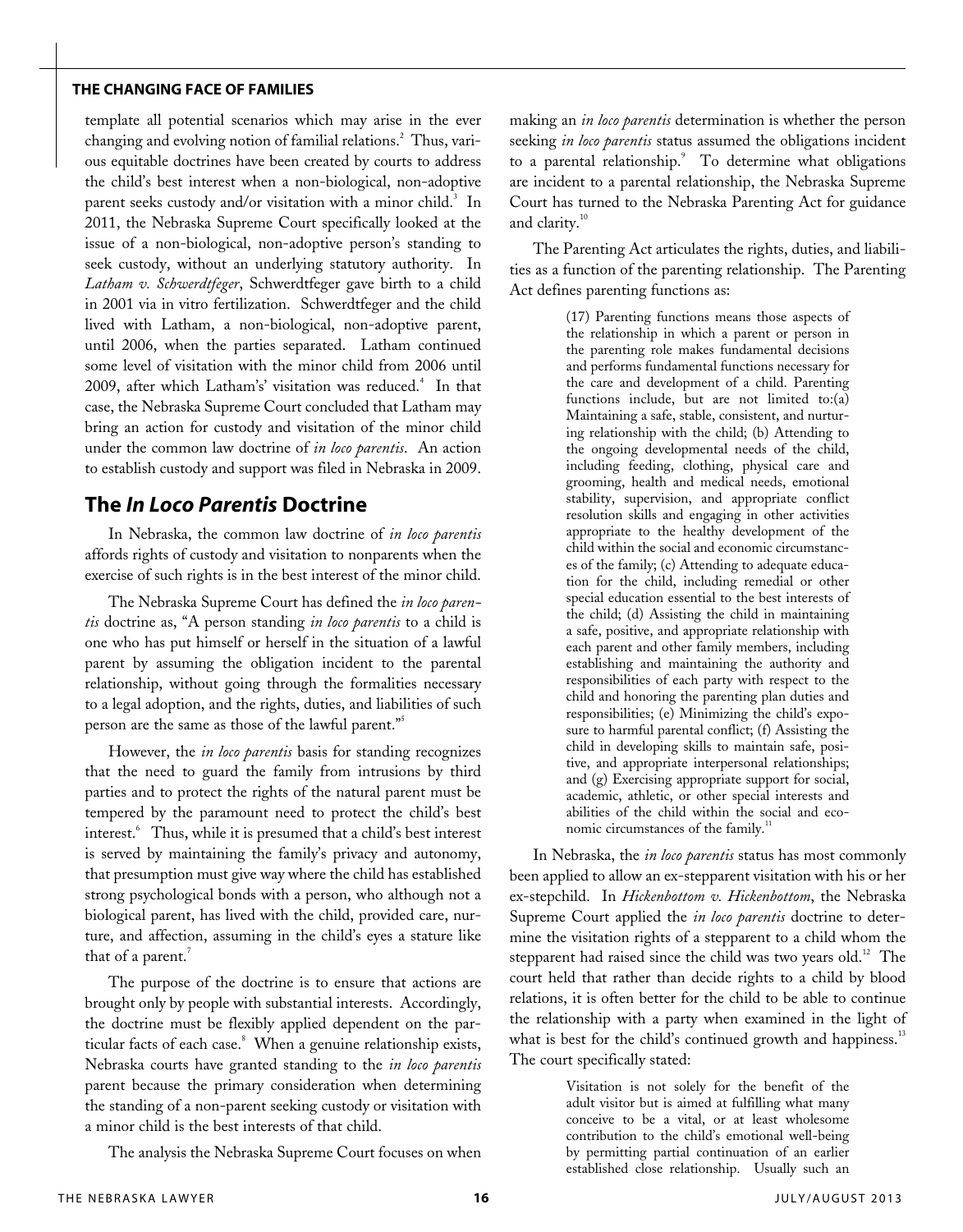#### **the changing face of families**

affiliation is with a natural parent. But it need not be. Those involved with domestic relations problems frequently see situations where one who is not the natural parent is thrust into a parentfigure role, and through superior and faithful performance produces a warm and deeply emotional attachment.<sup>14</sup>

 The Court went on to state that when an ex-stepparent establishes that during the marriage, he or she acted as a parent to the stepchild, the doctrine of *in loco parentis*, although not enumerated in the statutes, is a proper consideration when determining stepparent visitation with due consideration to the best interest of the child.<sup>15</sup> As such, the court found that acting pursuant to Neb.Rev.Stat. §42-364 (Reissue 1998), the court has jurisdiction to grant rights of visitation to an ex-stepparent when that ex-stepparent establishes that during the marriage, he or she acted as a parent to the stepchild.<sup>16</sup>

In *Weinand v. Weinand*, the wife gave birth to a child, who was not the biological child of her husband, however the husband raised the minor child for two years.<sup>17</sup> Upon their separation, the wife lived with the biological father of the minor child, who became a father figure and contributed to the minor child's support.<sup>18</sup> In *Weinard*, the Supreme Court found that the ex-stepparent did not stand *in loco parentis* to the child when he had neither the legal means nor the intention of taking the place of the lawful father in carrying out the day-to-day functions of a father as described in the Parenting Act.<sup>19</sup>

Similarly to ex-stepparents, the *in loco parentis* status has also been applied to grandparents. In the case of State on behalf of *Combs v. O'Neal*, the Nebraska Court of Appeals affirmed an Order granting custody of a minor child to the grandmother based on the doctrine of *in loco parentis*, notwithstanding a claim of parental preference by the biological father. $20$ 

## **Application of the** *In Loco Parentis* **Doctrine in Same-Sex Custody Cases**

In 2002, in the case of *Russell v. Bridgens*, the Nebraska Supreme Court looked at the enforceability of a same-sex adoption entered in another state.<sup>21</sup> Bridgens adopted the minor child in Pennsylvania in September, 1996 and both Bridgens and Russell adopted the same minor child in a "coparent adoption" in December, 1997. They lived together and raised the child until 1999. At the time of separation, Bridgens was stationed in Germany and Russell returned to the United States with the minor child. An action to establish custody and support was filed in Nebraska in 2000.

The Court concluded that a judgment entered in a sister state court which had jurisdiction is to be given full faith and credit and has the same validity and effect in Nebraska as in the state rendering judgment. Therefore, it is established that

Nebraska courts must treat same-sex adoptions in sister states as valid and in the event of a separation between the parents, a custody determination will need to be made.

In a concurring opinion, Justice Gerrard specifically addressed, for the first time in Nebraska, the applicability of the *in loco parentis* doctrine in a same-sex custody dispute where a valid order granting parental rights does not exist, explaining, "Russell can maintain her petition regardless of whether the Pennsylvania adoption is given full faith and credit, if Russell can demonstrate an *in loco parentis* relationship with the minor child."<sup>22</sup>

In *Latham v. Schwerdtfeger*, the Court reiterated that a non-biological, non-adoptive person has standing based on the doctrine of in loco parentis which affords the opportunity to fully litigate the issue of custody and visitation. $23$  The litigation then focuses on whether or not the non-biological, non-adoptive parent has put himself or herself in the situation of a lawful parent by assuming the obligation incident to the parental relationship.

#### **Practical Considerations**

When meeting with a non-biological, non-adoptive parent who is currently parenting a child either before or after separation from the legal parent, or with a person who intends to be a parent to a child in the non-biological, non-adoptive role, it is crucial to obtain evidence regarding the full scope of how the non-biological, non-adoptive parent has been demonstrating every aspect of parental obligations.

Evidence you may want to consider to support the nonbiological, non-adoptive parent's relationship with the child may include:

- evidence of performing the parental functions identified in the Parenting Act;
- a parenting agreement between the parties<sup>24</sup>;
- estate planning documents naming the non-biological, non-adoptive parent as guardian and conservator of the child<sup>25</sup>:

• the execution of a Power of Attorney for the Minor Child granting the non-biological, non-adoptive parents rights to make decisions for the child<sup>26</sup>;

- the non-biological, non-adoptive parent's name on the child's birth certificate;
- giving the child the last name of the non-biological, nonadoptive parent;
- providing financial support for the child<sup>27</sup>;
- identifying the non-biological, non-adoptive person as a co-parent for purposes of being present for the labor and delivery of the child<sup>28</sup>;
- exercising consistent and frequent parenting time with the